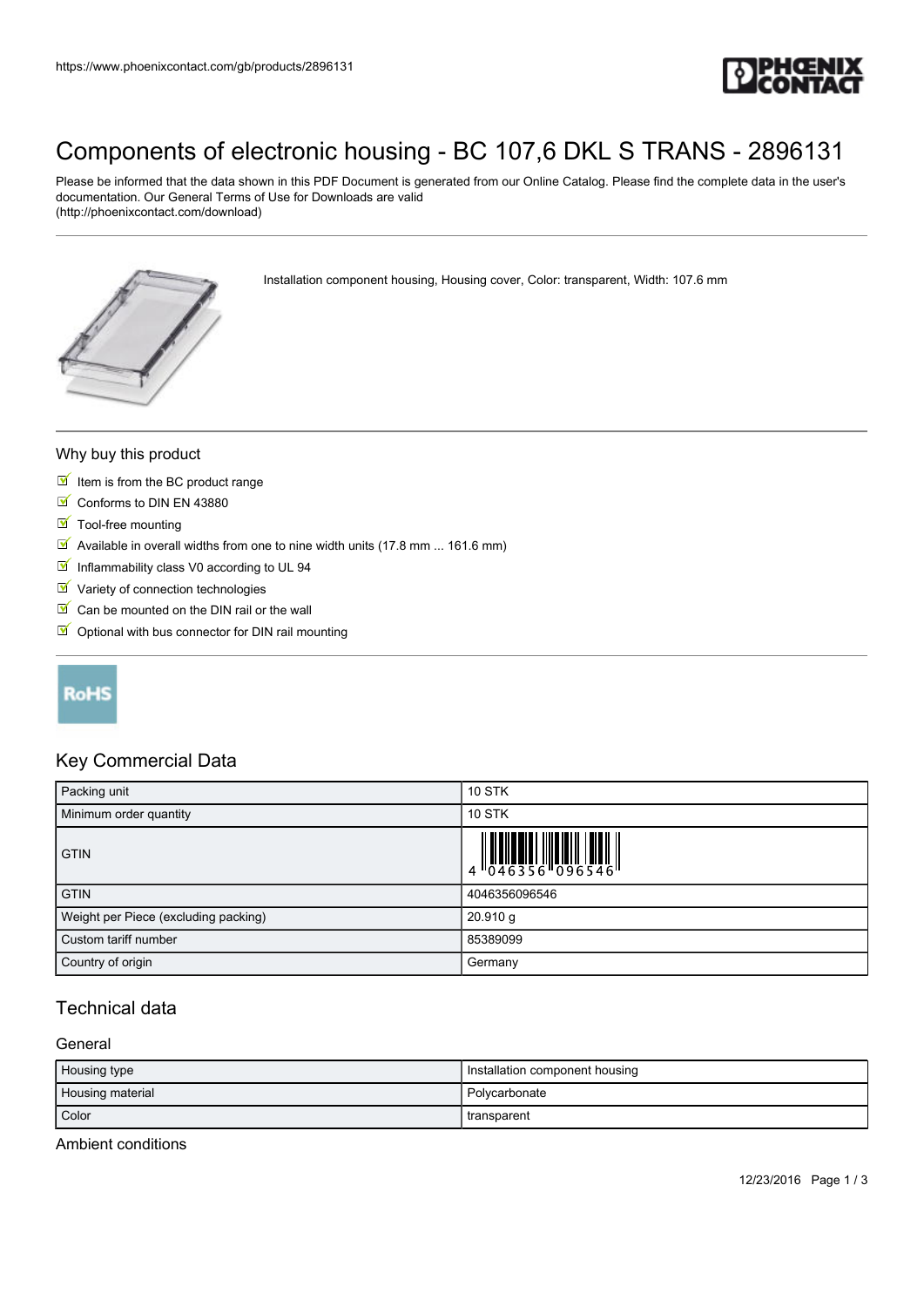

# [Components of electronic housing - BC 107,6 DKL S TRANS - 2896131](https://www.phoenixcontact.com/gb/products/2896131)

## Technical data

### Ambient conditions

| Ambient temperature (operation)         | -40 °C  105 °C (depending on power dissipation)         |  |
|-----------------------------------------|---------------------------------------------------------|--|
| <b>Dimensions</b>                       |                                                         |  |
| Width                                   | 107.6 mm                                                |  |
| Technical data                          |                                                         |  |
| Flammability rating according to UL 94  | V <sub>0</sub>                                          |  |
| <b>Standards and Regulations</b>        |                                                         |  |
| Flammability rating according to UL 94  | V <sub>0</sub>                                          |  |
| <b>Environmental Product Compliance</b> |                                                         |  |
| China RoHS                              | Environmentally friendly use period: unlimited = EFUP-e |  |
|                                         | No hazardous substances above threshold values          |  |

# **Classifications**

#### eCl@ss

| eCl@ss 4.0 | 27180401 |
|------------|----------|
| eCl@ss 4.1 | 27180401 |
| eCl@ss 5.0 | 27180506 |
| eCl@ss 5.1 | 27180506 |
| eCl@ss 6.0 | 27180802 |
| eCl@ss 7.0 | 27182702 |
| eCl@ss 8.0 | 27182702 |
| eCl@ss 9.0 | 27182702 |

#### ETIM

| <b>ETIM 2.0</b> | EC001031 |
|-----------------|----------|
| <b>ETIM 3.0</b> | EC001031 |
| <b>ETIM 4.0</b> | EC000886 |
| <b>ETIM 5.0</b> | EC001031 |
| <b>ETIM 6.0</b> | EC001031 |

## UNSPSC

| UNSPSC 6.01          | 31261501 |
|----------------------|----------|
| <b>UNSPSC 7.0901</b> | 31261501 |
| UNSPSC 11            | 31261501 |
| <b>UNSPSC 12.01</b>  | 31261501 |
| UNSPSC 13.2          | 31261501 |

### Approvals

Approvals